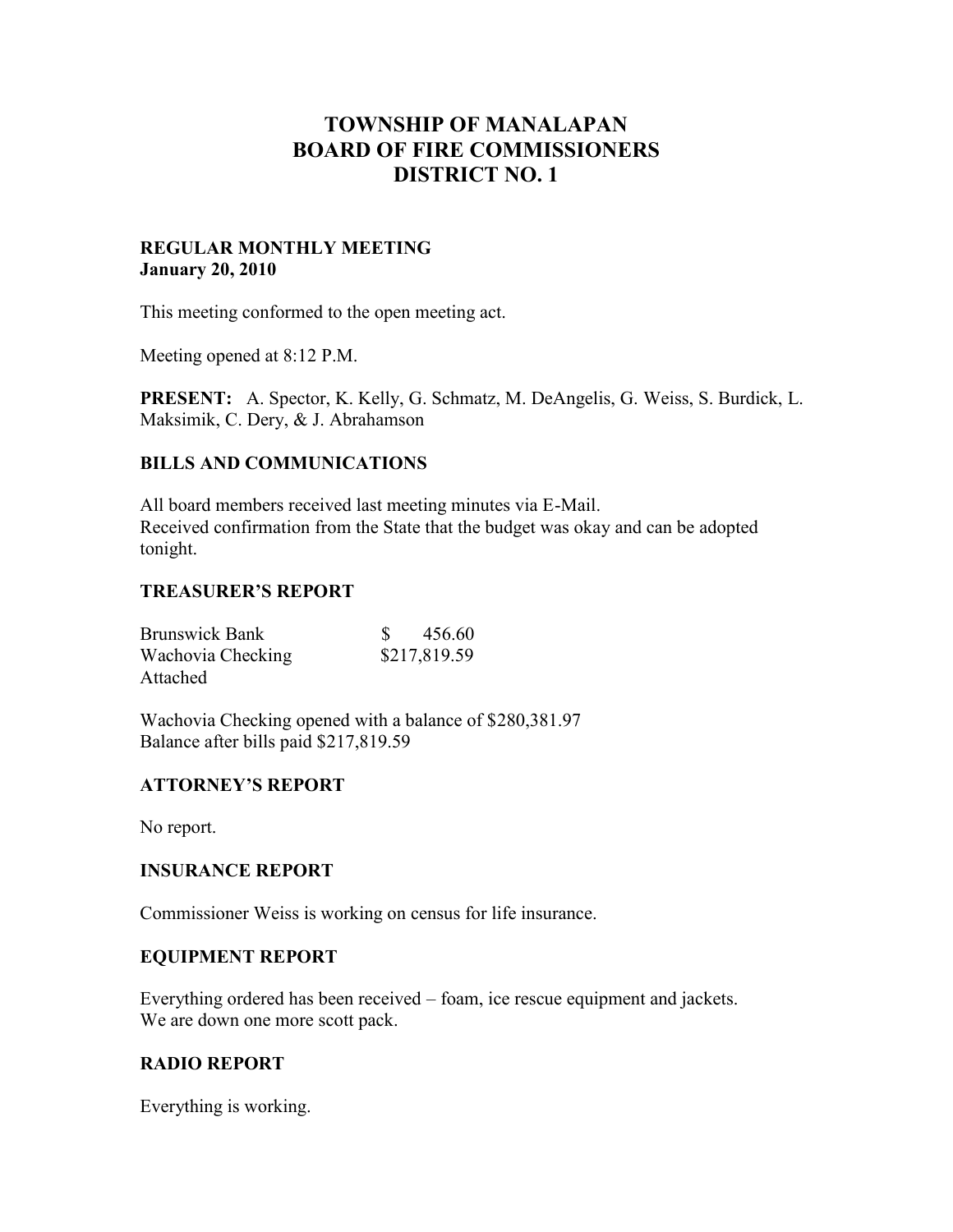## **CHIEF'S REPORT**

No report.

### **TRUCK REPORT**

26-1-77 – Craig was here and replaced the wind thing. Rehab trailer – fabric should be back here within the next few weeks.

#### **ASSOCIATION REPORT**

No report.

#### **TRUSTEES' REPORT**

No report.

#### **OLD BUSINESS**

See attached.

#### **NEW BUSINESS**

Commissioner DeAngelis made a motion to pay all vouchers; this was seconded by Commissioner Kelly. All voted aye.

Commissioner Schmatz made a motion for \$1,850 to purchase the ice rescue sled and reach pole; this was seconded by Commissioner Kelly. All voted aye.

Commissioner Kelly made a motion to adopt the budget as approved by the State; this was seconded by Commissioner Weiss. All voted aye.

Commissioner Kelly made a motion not to exceed \$3,500 to 10 CO meters with docking stations; this was seconded by Commissioner DeAngelis. All voted aye.

Commissioner Spector informed everyone that the Bullex Trailer would not be available for Manalapan Day this year. They do have other options if interested. A discussion was held about having both district rent the trailer for a week and visit the schools with the trailer.

Meeting opened to the public at 8:41 p.m.

A motion was made by Commissioner Spector to adjourn; it was second by Commissioner Kelly and all voted aye.